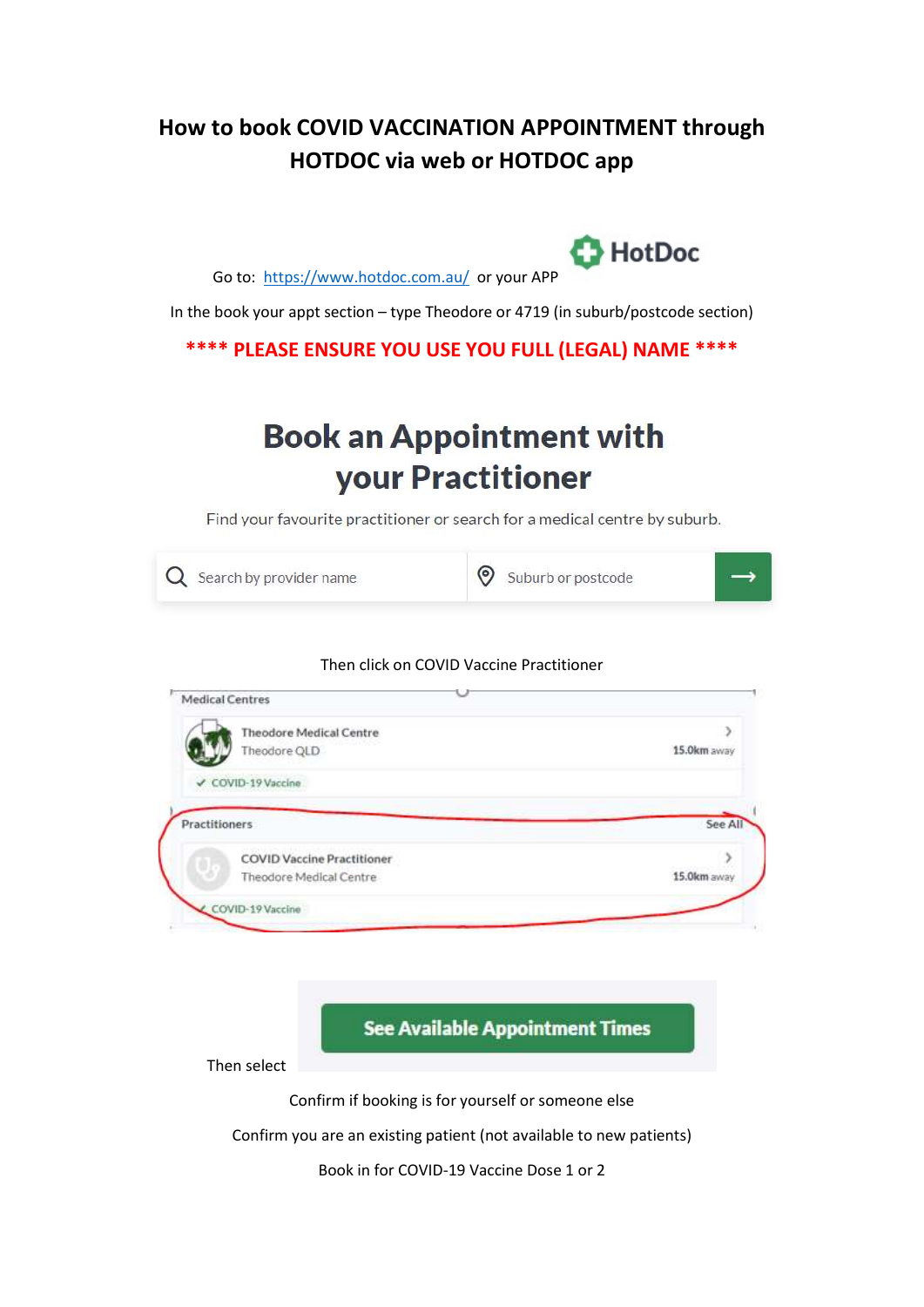### What is your reason for seeing COVID Vaccine Practitioner?

| COVID-19 Vaccine Dose 1        |  |
|--------------------------------|--|
| <b>COVID-19 Vaccine Dose 2</b> |  |

Select on the next available time or use arrow to scroll through appointment time availability

#### Choose a time Sun Mon Tue Today Wed 24 Apr 25 Apr 26 Apr 27 Apr  $28$  Ad **COVID Vaccine Practitioner** Next available General Practitioner, MBBS 29 Apr, 1:45 pm ▶

Once in available appt times – click on desired appointment time

Two options then:

- If you have used HOTDOC before sign in
- If you haven't booked / used HOTDOC before you will need to sign up
	- o Follow prompts to sign up and answer questions

|                          | Please choose a password                              |                   |
|--------------------------|-------------------------------------------------------|-------------------|
|                          |                                                       |                   |
| Re-enter password        |                                                       |                   |
| First name               |                                                       |                   |
| Last name                |                                                       |                   |
|                          |                                                       |                   |
| Date of Birth            |                                                       |                   |
| DD.                      | <b>MM</b>                                             |                   |
| Gender (optional)        |                                                       |                   |
|                          | Select your gender                                    |                   |
| Mobile Number            |                                                       |                   |
| $04$ <sup>nessenes</sup> |                                                       |                   |
|                          |                                                       | How is this used? |
|                          | $\checkmark$ Keep me signed in on this trusted device |                   |
|                          | I agree to Terms & Conditions, and to                 |                   |
|                          | HotDoc's use of my information in accordance          |                   |
|                          | with its Privacy Policy.                              |                   |

Continue to answer the remaining questions and follow instructions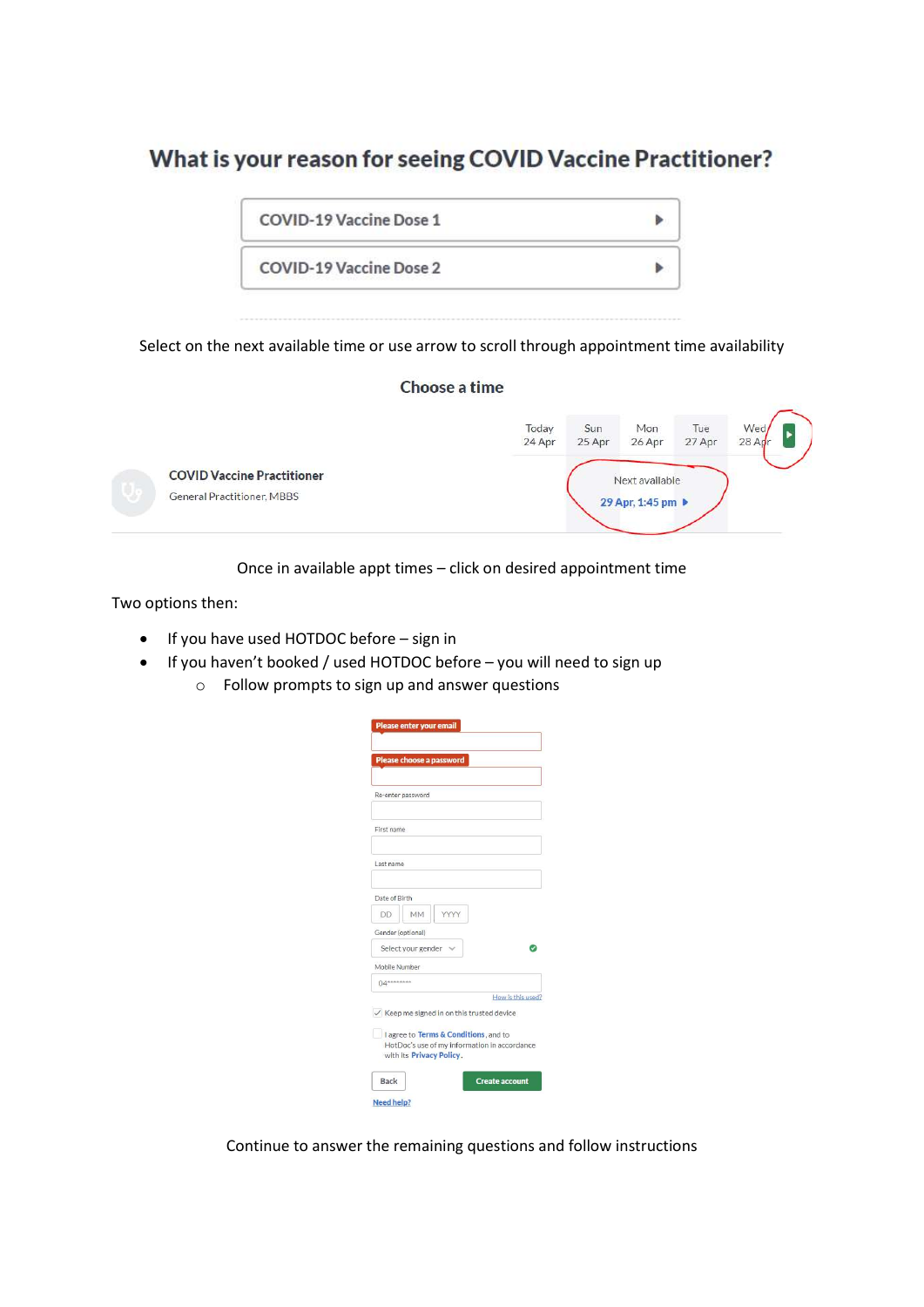### **Further information**

. Only people eligible under the current phase will be able to receive the vaccine.

. If you are unwell with flu-like symptoms or if you are pregnant, you will not be able to receive the vaccine at this stage.

. You will need to have a Medicare card for this service to be bulk billed. If you do NOT have a Medicare card, please book your vaccination at one of the Government Vaccination Hubs instead here.

nd agree

| <b>Back</b> | I have read a |
|-------------|---------------|
|-------------|---------------|

Coronavirus Alert: Please answer these questions truthfully. We need this to reduce the risk to others and to provide vou with the safest treatment.

I will answer truthfully

Do you or the person who needs the appointment have ANY of the following symptoms: fever, chills, cough, sore throat, shortness of breath, runny nose, loss of smell or loss of taste or have you experienced one or several of these in the past 14 days?

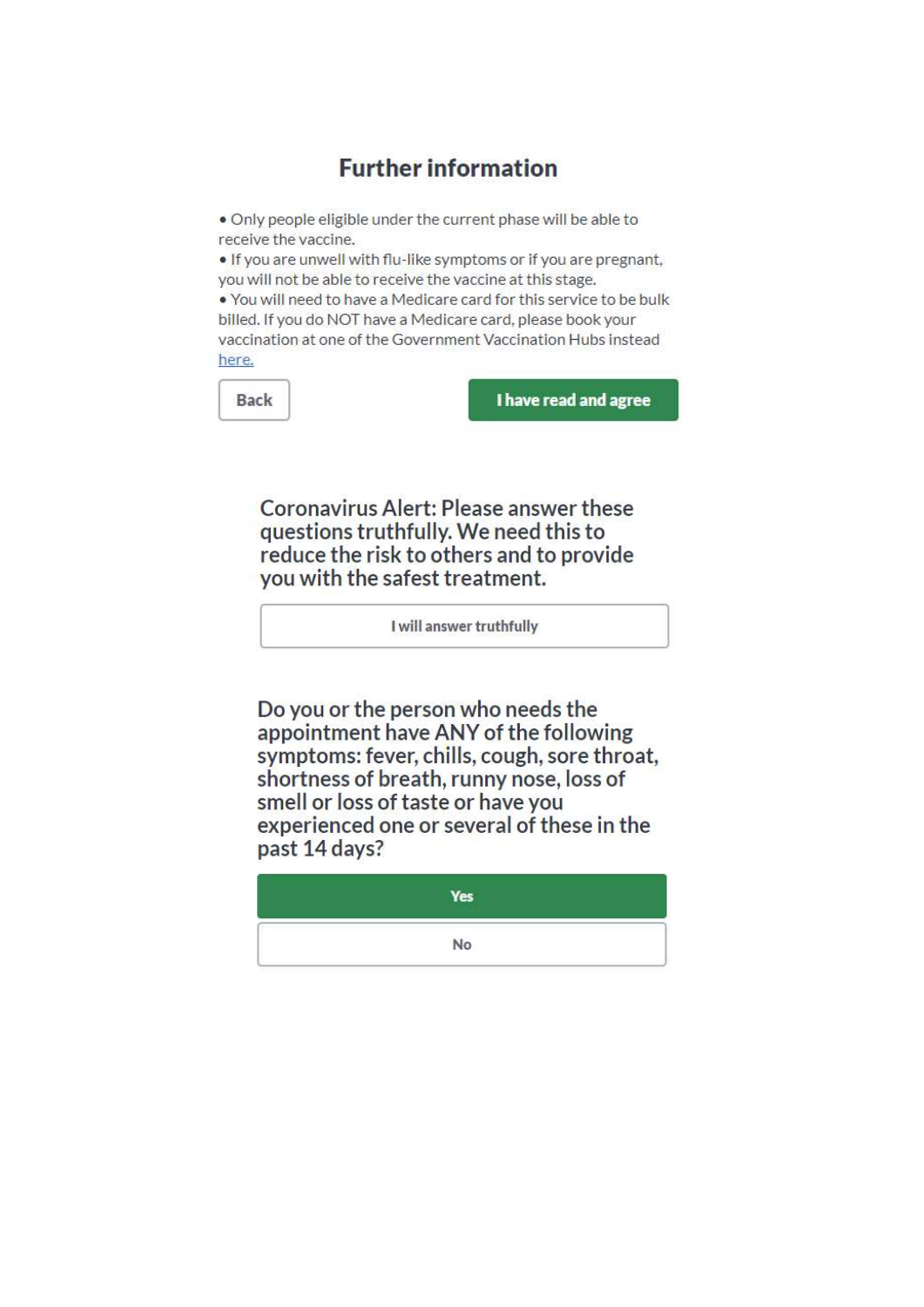Have you or the person who needs the appointment been to a COVID-19 hot spot or outbreak area in the last two weeks?

Yes No

Have you or the person who needs the appointment travelled or returned from overseas or interstate in the past 14 days?

| Yes |
|-----|
| No  |

Have you or the person who needs the appointment been in direct contact with someone with suspected coronavirus (COVID-19) or who has returned from international or interstate travel in the past 14 days?

| Yes |  |
|-----|--|
| No  |  |

Complete age question

| $0 - 17$ years     |  |
|--------------------|--|
| 18 - 49 years      |  |
| 50 - 54 years      |  |
| 55 - 69 years      |  |
| 70 years and above |  |

If you **aren't** eligible you will receive following information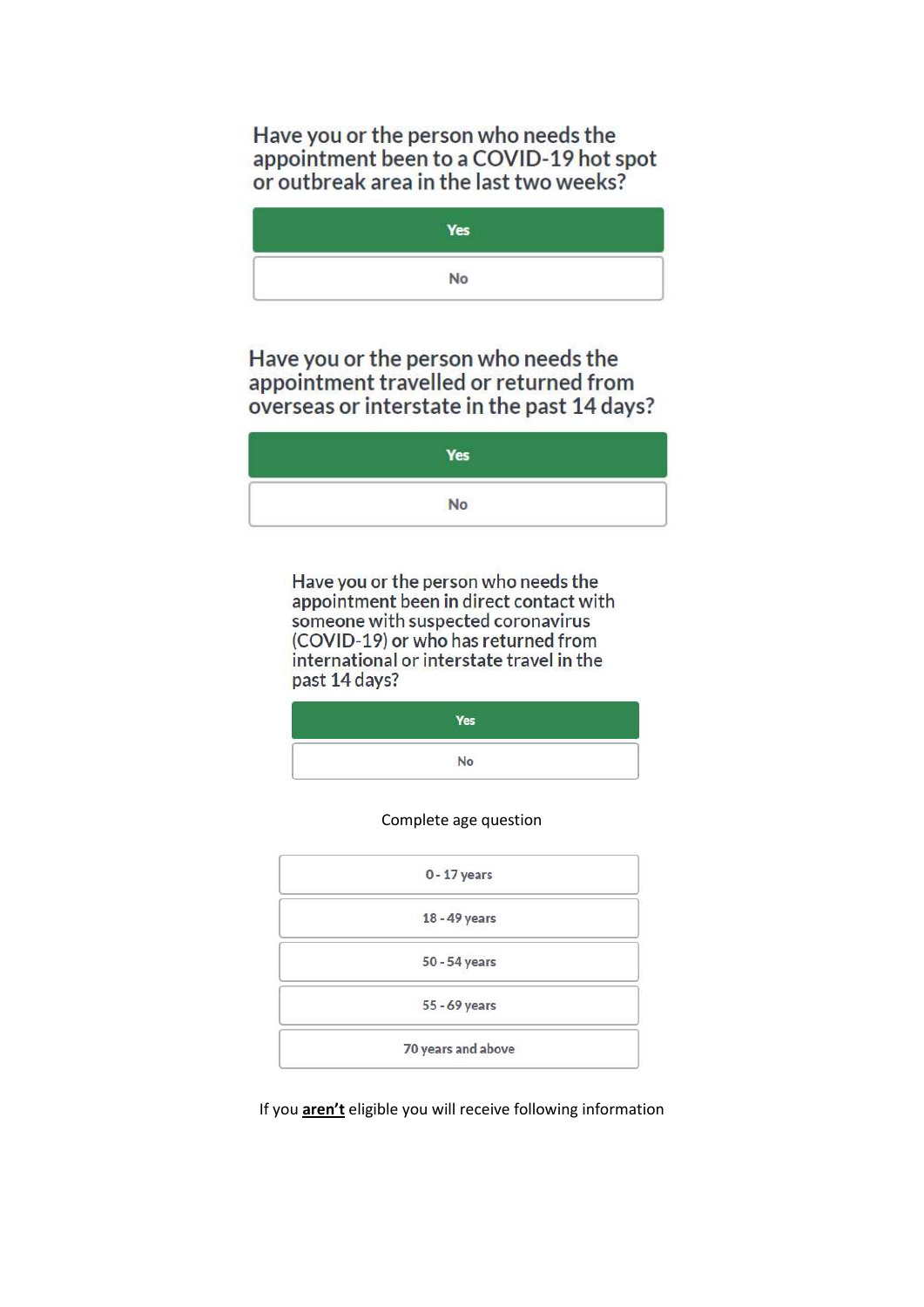#### **Theodore Medical Centre are not** currently accepting appointments for patients under 50 years old for the AstraZeneca vaccine.

You (<del>Natural Education</del>) are eligible to receive a<br>COVID-19 vaccine. Based on Department of Health<br>recommendations, the Pfizer vaccine is recommended for are eligible to receive a under 50 year olds but there are no Pfizer vaccination clinics at this stage.

In some situations, people aged under 50 years might be recommended to receive the COVID-19 AstraZeneca vaccine. If you wish to discuss this, please make an appointment with your usual health care provider.

More information is available below:

- o There are things you can do in the meantime to prepare for vaccination
- o Learn more about the vaccination phases and eligibility
- o Learn more about COVID-19 vaccines and the vaccination program

If you would like to be notified when you can access a vaccine, you may register your interest on the COVID-19<br>Vaccine Eligibility Checker.

Call Coronavirus Info Line 1800 020 080

Register your interest

#### If eligible to book appt - click on yes, book

#### Are these details correct?

| Your appointment is not booked yet                                              |           |
|---------------------------------------------------------------------------------|-----------|
| (1) Fri, 30 Apr 2021<br>1:45 pm (Brisbane time)                                 |           |
| $\mathsf{U}_{\mathsf{P}}$ COVID Vaccine Practitioner<br>COVID-19 Vaccine Dose 1 |           |
| <b>A</b> For                                                                    |           |
| <b>Theodore Medical Centre</b><br>27 Ninth Avenue<br>Theodore, QLD 4719         |           |
| Cancel                                                                          | Yes, book |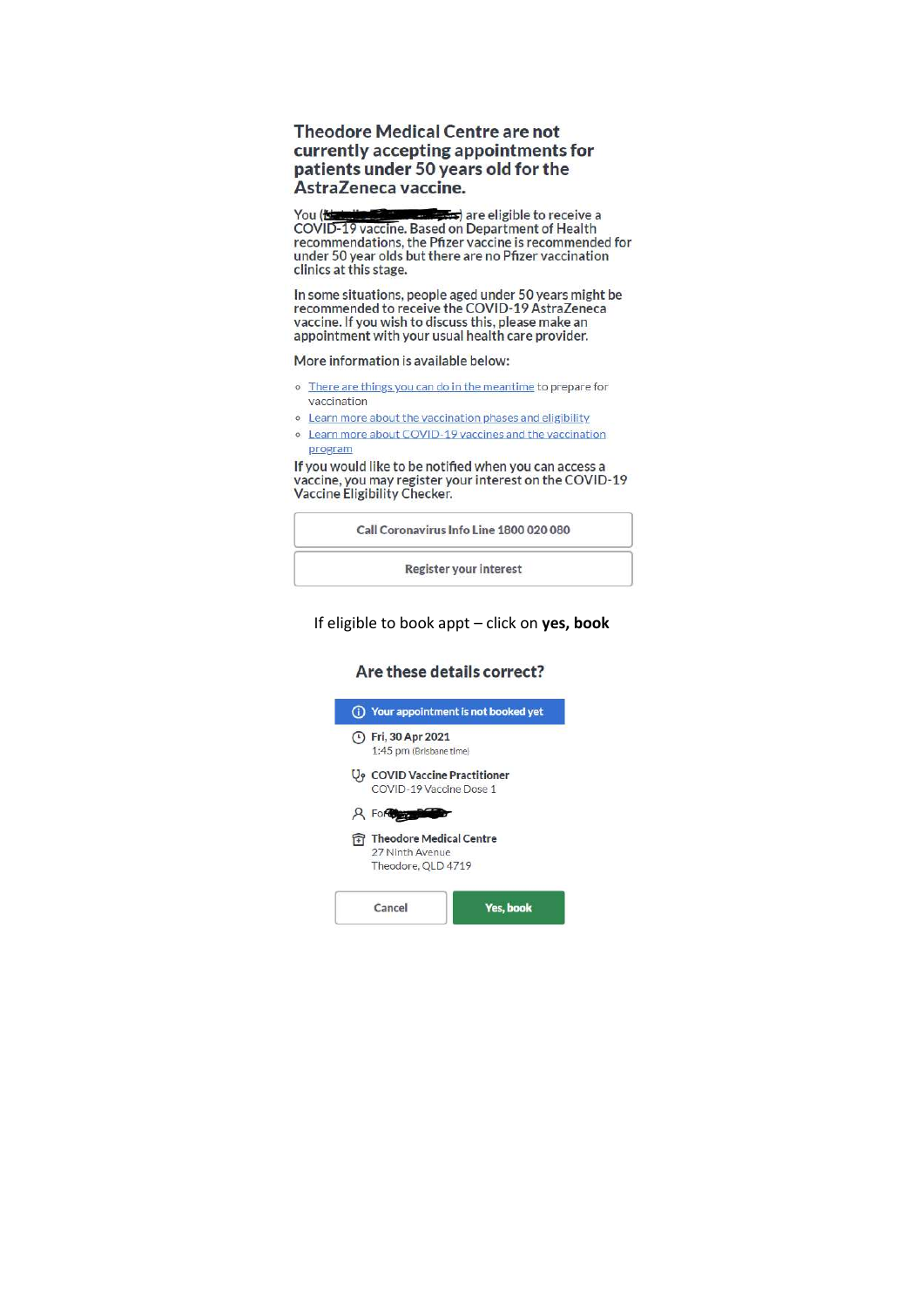

Your first vaccine dose has been booked. Please book your follow up dose now.

For COVID-19 vaccines, you'll need to make a follow up appointment for the second dose to ensure the vaccines' effectiveness at least 12 weeks after your first dose.

**Book follow up appointment** 

#### Click on book follow up appt and click on next available option or green arrow again - follow same process as before

#### Please select a different time



### **Further information**

. Only people eligible under the current phase will be able to receive the vaccine.

. If you are unwell with flu-like symptoms or if you are pregnant, you will not be able to receive the vaccine at this stage.

. You will need to have a Medicare card for this service to be bulk billed. If you do NOT have a Medicare card, please book your vaccination at one of the Government Vaccination Hubs instead here.

Back

I have read and agree

Confirm details again and select yes, book